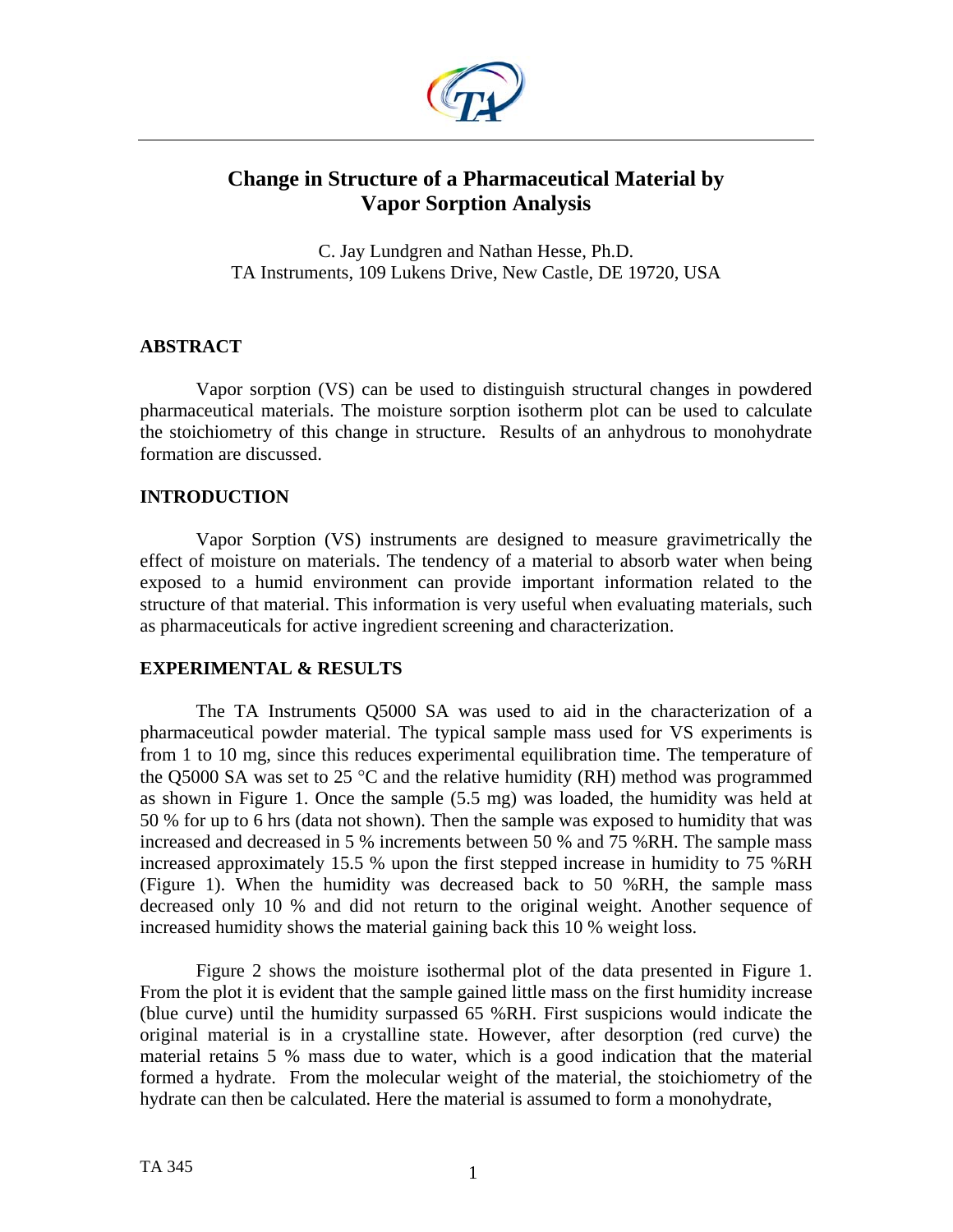further proof for which is given by the second adsorption (green curve). The sample mass profile increased in the same manner as the desorption profile, which is a good indication that the original material has indeed changed form.



 **Figure 1: VS plot of API** 



 **Figure 2: Moisture Sorption Isotherm plot of API**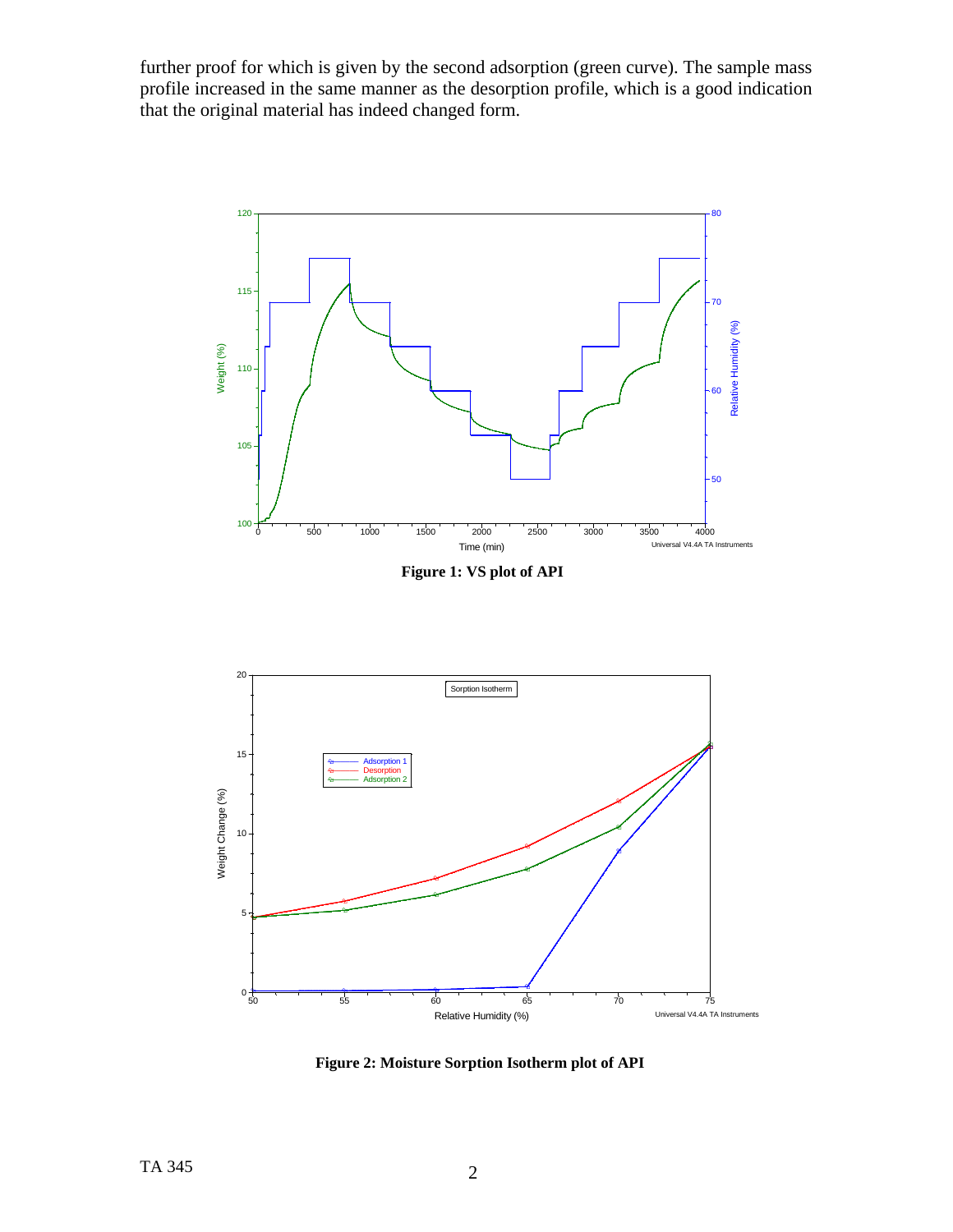### **CONCLUSIONS**

Vapor sorption experiments using the Q5000 SA represent an important analytical technique for the characterization of pharmaceutical powders. Calculations from the moisture sorption isotherm plot can be used to deduce structural information.

### **REFERENCE**

1. Moisture Sorption Analysis of Pharmaceuticals, Technical Application Note 329 (TA 329)

### **KEY WORDS**

Q5000 SA, VS, Vapor sorption, Moisture sorption isotherm, Adsorption, Desorption, Humidity, Relative humidity, Pharmaceuticals, API, Active ingredients

# **TA INSTRUMENTS**

**United States**

109 Lukens Drive, New Castle, DE 19720 • Phone: 1-302-427-4000 • E-mail: [info@tainstruments.com](mailto:info@tainstruments.com) 

**Canada** 

Phone: 1-905-309-5387 • E-mail: [shunt@tainstruments.com.](mailto:shunt@tainstruments.com)

**Mexico** 

Phone: 52-55-5200-1860 • E-mail: mdominguez@tainstruments.com

**Spain**

Phone: 34-93-600-9300 • E-mail: spain@tainstruments.com

**United Kingdom**

Phone: 44-1-293-658-900 • E-mail: uk@tainstruments.com

### **Belgium/Luxembourg**

Phone: 32-2-706-0080 • E-mail: belgium@tainstruments.com

### **Netherlands**

Phone: 31-76-508-7270 • E-mail: [netherlands@tainstruments.com](mailto:netherlands@tainstruments.com)

#### **Germany**

Phone: 49-6196-400-600 • E-mail: [germany@tainstruments.com](mailto:germany@tainstruments.com)

#### **France**

Phone: 33-1-304-89460 • E-mail: [france@tainstruments.com](mailto:france@tainstruments.com)

#### **Italy**

Phone: 39-02-2742-11 • E-mail: [italia@tainstruments.com](mailto:italia@tainstruments.com)

### **Sweden/Norway**

Phone: 46-8-555-11-521 • E-mail: [sweden@tainstruments.com](mailto:sweden@tainstruments.com)

#### **Japan**

Phone: 813-5479-8418 • E-mail: j-marketing@tainstruments.com

#### **Australia**

Phone: 613-9553-0813 • E-mail: [sshamis@tainstruments.com](mailto:sshamis@tainstruments.com)

### **India**

Phone: 91-80-2839-8963 • E-mail: india@tainstrument.com

#### **China**